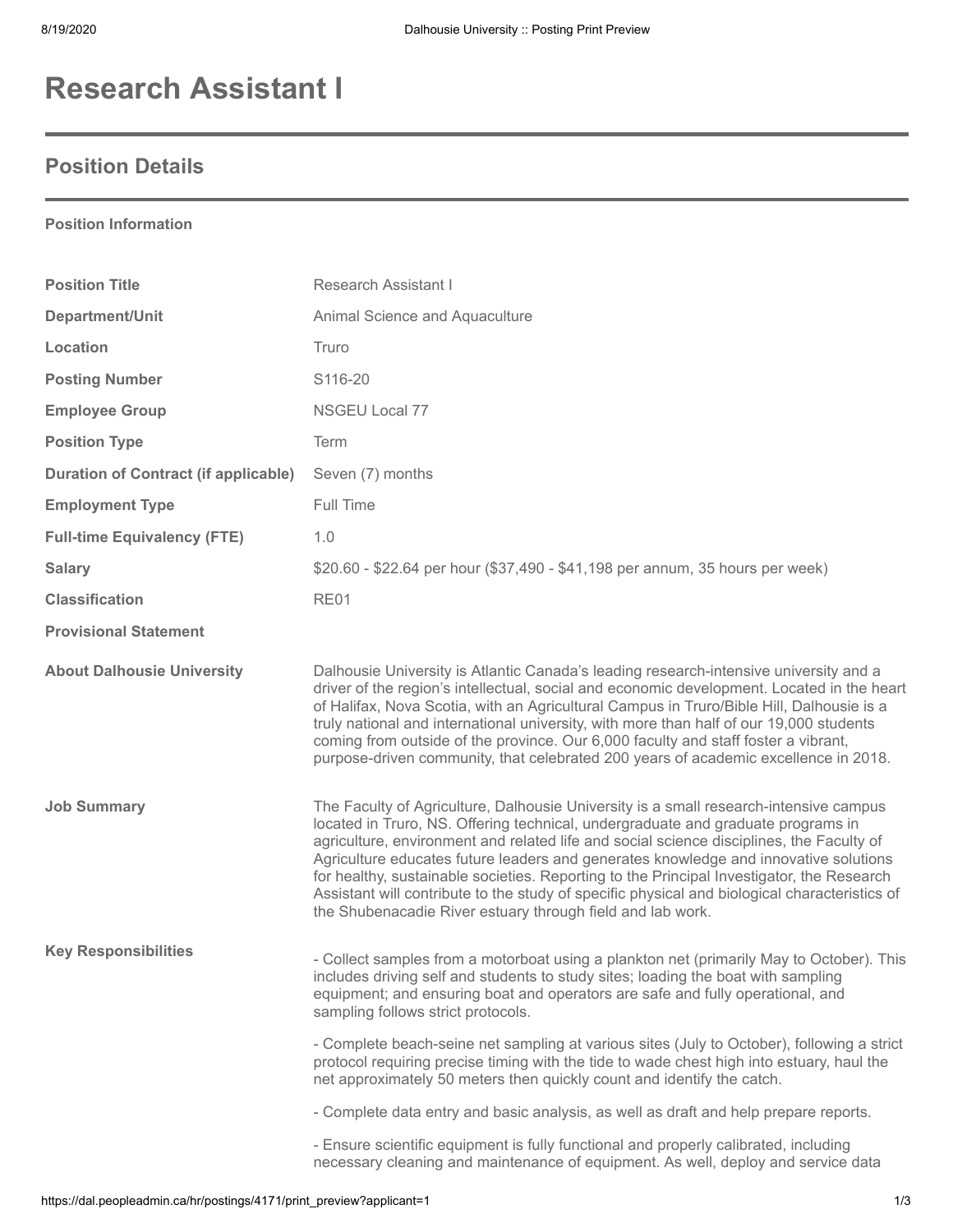| 8/19/2020                                                | Dalhousie University :: Posting Print Preview                                                                                                                                                                                                                                                                                                                                                                                                                                                                                                                                                                                                                                                                                                                                                                                                                                                                                                                                                                                                                                                                                                                                                                             |
|----------------------------------------------------------|---------------------------------------------------------------------------------------------------------------------------------------------------------------------------------------------------------------------------------------------------------------------------------------------------------------------------------------------------------------------------------------------------------------------------------------------------------------------------------------------------------------------------------------------------------------------------------------------------------------------------------------------------------------------------------------------------------------------------------------------------------------------------------------------------------------------------------------------------------------------------------------------------------------------------------------------------------------------------------------------------------------------------------------------------------------------------------------------------------------------------------------------------------------------------------------------------------------------------|
|                                                          | loggers, downloading data; and perform minor boat motor repairs as required, including<br>on the water.                                                                                                                                                                                                                                                                                                                                                                                                                                                                                                                                                                                                                                                                                                                                                                                                                                                                                                                                                                                                                                                                                                                   |
|                                                          | - In the lab, count and identify zooplankton and fish samples, and assist in the<br>supervision of undergraduate students completing same. Analyze beach seine net<br>samples.                                                                                                                                                                                                                                                                                                                                                                                                                                                                                                                                                                                                                                                                                                                                                                                                                                                                                                                                                                                                                                            |
|                                                          | - Conduct brine toxicology tests on aquatic organisms, as required.                                                                                                                                                                                                                                                                                                                                                                                                                                                                                                                                                                                                                                                                                                                                                                                                                                                                                                                                                                                                                                                                                                                                                       |
| <b>Note</b>                                              |                                                                                                                                                                                                                                                                                                                                                                                                                                                                                                                                                                                                                                                                                                                                                                                                                                                                                                                                                                                                                                                                                                                                                                                                                           |
| <b>Qualifications</b>                                    | Undergraduate degree in Aquaculture or Marine Biology with approximately one to two<br>years relevant experience (or equivalent combination of training and experience). Must<br>have theoretical and practical experience in aquatic science, particularly in aquatic<br>ecology and toxicology testing. Demonstrated proficiency in MS Office (Word, Excel) and<br>statistical packages is required along with experience compiling datasets and conducting<br>basic statistical analysis. Must have a valid Nova Scotia Class 5 drivers license and<br>demonstrated mechanical skills to execute minor motor repairs. The ideal candidate will<br>have a current Pleasure Craft Operator Card and have passed the Canadian Coast<br>Guard Accredited test. Previous experience supervising students is an asset. Must have<br>demonstrated attention to detail and commitment to safety. The successful applicant<br>must have the ability to work in cold conditions and inclement weather; in a muddy<br>estuarine river, 1 - 5 meters in depth, pulling a 12 meter seine net; manually lift<br>equipment up to approximately 20 kg; and work with formalin and occasionally other<br>potentially harmful chemicals. |
| <b>Job Competencies</b>                                  |                                                                                                                                                                                                                                                                                                                                                                                                                                                                                                                                                                                                                                                                                                                                                                                                                                                                                                                                                                                                                                                                                                                                                                                                                           |
| <b>Additional Information</b>                            | Dalhousie University supports a healthy and balanced lifestyle. Our total compensation<br>package includes a defined benefit pension plan, health and dental plans, an employee<br>and family assistance program and a tuition assistance program.                                                                                                                                                                                                                                                                                                                                                                                                                                                                                                                                                                                                                                                                                                                                                                                                                                                                                                                                                                        |
| <b>Application Consideration</b>                         | Bargaining unit employees for NSGEU local 77 are given first consideration and will be<br>notified regarding the status of their application. All other applicants will be considered<br>when there is no qualified internal candidate.                                                                                                                                                                                                                                                                                                                                                                                                                                                                                                                                                                                                                                                                                                                                                                                                                                                                                                                                                                                   |
|                                                          | We thank all applicants for their interest, however, only candidates selected for an<br>interview will be contacted.                                                                                                                                                                                                                                                                                                                                                                                                                                                                                                                                                                                                                                                                                                                                                                                                                                                                                                                                                                                                                                                                                                      |
| <b>Diversity Statement</b>                               | Dalhousie University is committed to fostering a collegial culture grounded in diversity<br>and inclusiveness. The university encourages applications from Indigenous persons,<br>persons with a disability, racially visible persons, women, persons of a minority sexual<br>orientation and/or gender identity, and all candidates who would contribute to the<br>diversity of our community. For more information, please visit<br>www.dal.ca/hiringfordiversity.                                                                                                                                                                                                                                                                                                                                                                                                                                                                                                                                                                                                                                                                                                                                                      |
| <b>Posting Detail Information</b>                        |                                                                                                                                                                                                                                                                                                                                                                                                                                                                                                                                                                                                                                                                                                                                                                                                                                                                                                                                                                                                                                                                                                                                                                                                                           |
| <b>Number of Vacancies</b>                               | One                                                                                                                                                                                                                                                                                                                                                                                                                                                                                                                                                                                                                                                                                                                                                                                                                                                                                                                                                                                                                                                                                                                                                                                                                       |
| <b>Open Date</b>                                         | 08/19/2020                                                                                                                                                                                                                                                                                                                                                                                                                                                                                                                                                                                                                                                                                                                                                                                                                                                                                                                                                                                                                                                                                                                                                                                                                |
| <b>Close Date</b>                                        | 08/26/2020                                                                                                                                                                                                                                                                                                                                                                                                                                                                                                                                                                                                                                                                                                                                                                                                                                                                                                                                                                                                                                                                                                                                                                                                                |
| <b>Open Until Filled</b>                                 | <b>No</b>                                                                                                                                                                                                                                                                                                                                                                                                                                                                                                                                                                                                                                                                                                                                                                                                                                                                                                                                                                                                                                                                                                                                                                                                                 |
| <b>Special Instructions to Applicant</b>                 |                                                                                                                                                                                                                                                                                                                                                                                                                                                                                                                                                                                                                                                                                                                                                                                                                                                                                                                                                                                                                                                                                                                                                                                                                           |
| <b>Quick Link for Direct Access to</b><br><b>Posting</b> | http://dal.peopleadmin.ca/postings/4171                                                                                                                                                                                                                                                                                                                                                                                                                                                                                                                                                                                                                                                                                                                                                                                                                                                                                                                                                                                                                                                                                                                                                                                   |